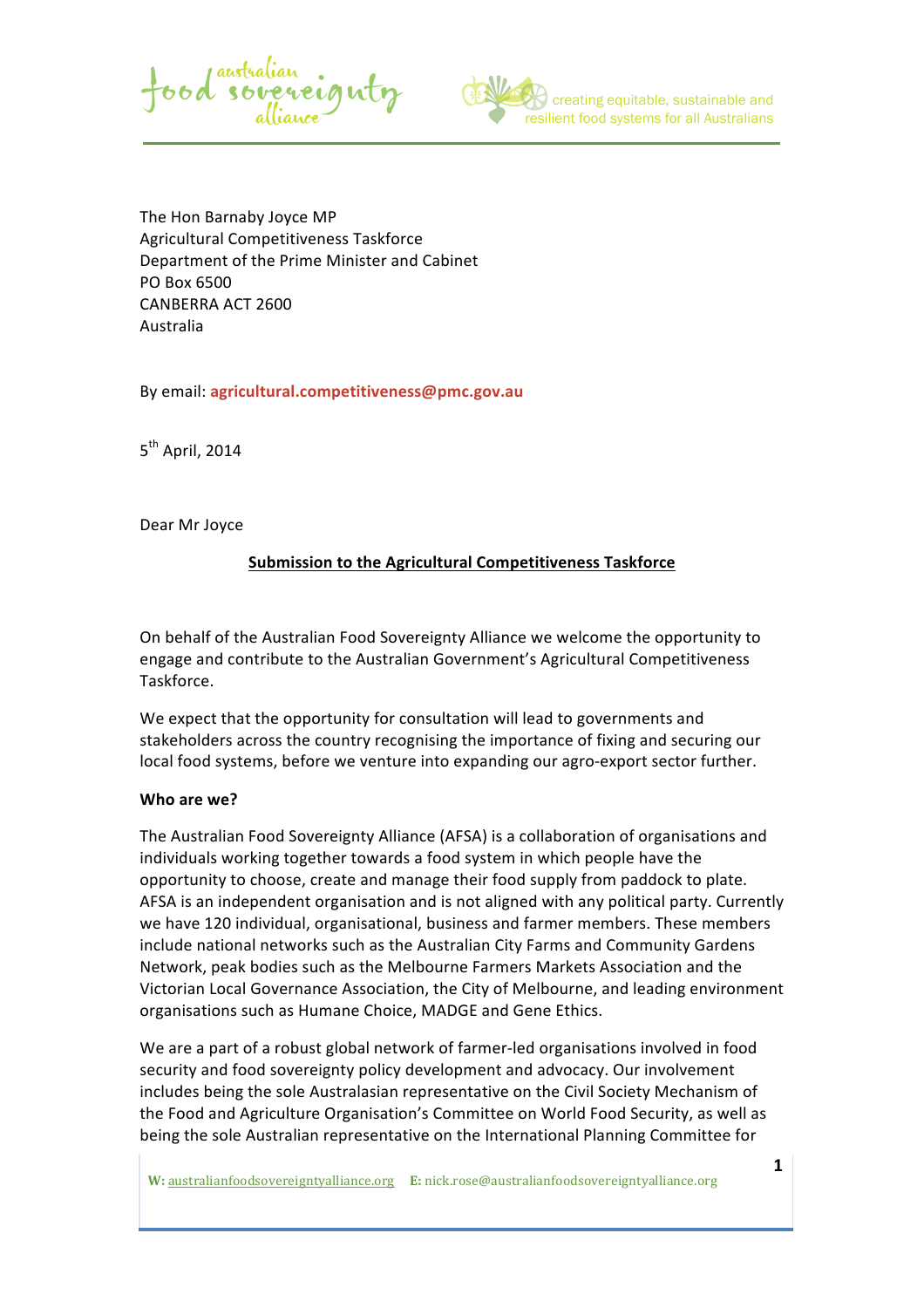# 2 **AFSA Agricultural Competitiveness Taskforce submission**

Food Sovereignty. We are also linked to Slow Food International.

We work extensively with primary food producers and consumers across every state and territory in Australia. Our committee consists of published academics and lecturers from RMIT, Deakin University, University of Tasmania, and the Queensland University of Technology, farmers from NSW, VIC, ACT and WA, and local advocates and campaigners representing Food Connect, Friends of the Earth, Fair Food Brisbane and the Permaculture Network. Our vice president is also convenor of the Australasian Agrifood Research Network.

### **Our international food system context**

The current food system  $-$  and our farmers in particular - are under enormous stress, as the United Nations Special Rapporteur on the Right to Food, Dr Olivier de Schutter, has stated in his final report. He has also emphasised that countries should be rebuilding local food systems, which is in direct opposition to the Australian government's main proposal to increase our agricultural exports.<sup>1</sup>

We also need to be aware of the increasing threat of climate change on food production, as identified by the Intergovernmental Panel on Climate Change (IPCC)<sup>2</sup>. The debate on food security will be of interest in maintaining stable governmental systems into the future. The IPCC is correct to be concerned over decreased crop yields due to shifting weather patterns, and this change to climate is being reported on the ground by our farmers and supported by both the CSIRO and the Bureau of Meteorology.<sup>3</sup>

### **Our domestic food system**

 

In this, the first United Nations Year of the Family Farmer, we need to do much more to support our Australian farmers and our local food systems better. We need a food plan for Australia that will address the pressures caused by:

- The negative impacts of a globalised food system,
- The constant and serious decline in the number of primary producers, with a specific focus on smaller producers,
- The extensive loss of prime farmland to urban sprawl and the mining industry, and
- A serious of increasingly critical constraints on non-renewable energy sources and other agricultural inputs.

 $1$  De Schutter, O., Report of the Special Rapporteur on the right to food, Final report: The transformative potential of the right to food, United Nations, 2014 p: 15; available at http://www.srfood.org/en. 

<sup>&</sup>lt;sup>2</sup> IPCC WG11 AR5, Climate change 2014: Impacts, Adaptation and Vulnerability, Vol 1 Global and Sectoral Analysis, Chapter 7 Food Security and Food Production Systems

 $3$  State of the Climate Report 2014, CSIRO and Bureau of Meteorology.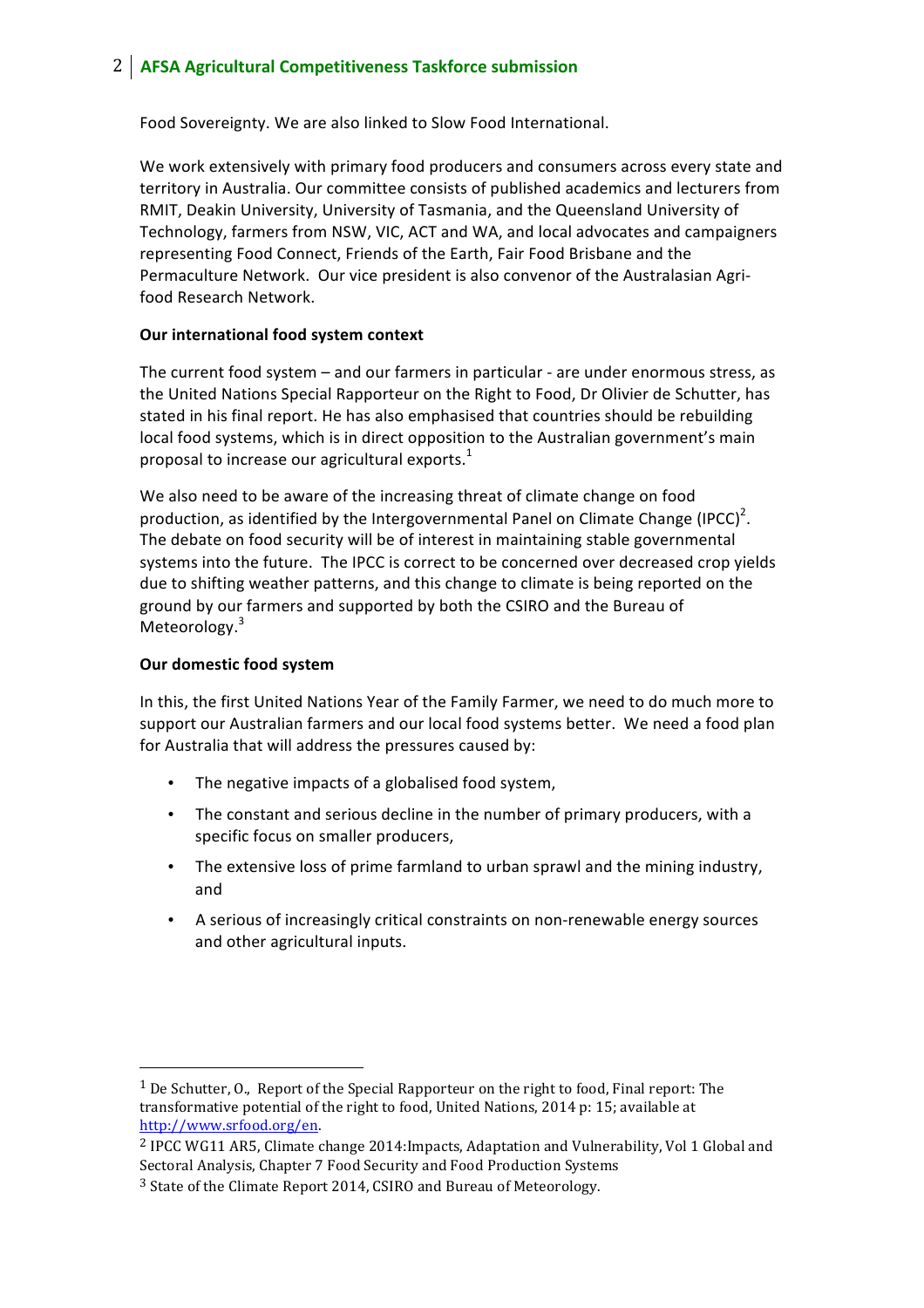

A simplistic message of 'ramp up production and export more' is not good enough – nor, quite frankly, is it feasible. Australian agriculture is being asked to adapt quickly to variable climate changes that happen in months and years, not decades.<sup>4</sup> In addition, increasing the demand on farmers to produce more with the focus on using fertiliser and other agricultural inputs does not lead to a sustainable system, and alternative, proven and high-yielding methodologies such as agro-ecology, regenerative agriculture and permaculture should be explored. Farmers should have assistance, support and training for the necessary transition to more truly sustainable forms of production.

food sovereignty

AFSA also takes the view that while we need to support our farmers with access to markets, more monoculture, large-scale export-focused farming is not the solution to long-term and genuine food security and food sovereignty in Australia.

Our local food systems require smart investment now to create the food economies of the future, especially if our projected population base doubles by natural increase over the next 40 years (ABS data<sup>5</sup>) without any environmental system shocks to cause mass environmental migration.

Our distribution systems are also resource intensive, requiring significant food miles via road transport to supply both to our export markets and ourselves. Health and wellbeing of Australians is also at risk with more than 9 in 10 people aged 16 and over not consuming sufficient serves of vegetables and fruit.<sup>6</sup>

We need to address many of the underlying causes that adversely impact our current food system. Once our local system is resilient, it is much easier, and more sustainable, to export our surplus.

#### **Our submission to the Agricultural Competitiveness Taskforce**

 

In 2012, AFSA undertook the Peoples' Food Plan, as a 'crowd-sourced food policy development process', to offer a genuinely consultative process in contrast to the then government's National Food Plan. The Peoples' Food Plan was launched on World Food Day, 16 October 2013. This plan is the culmination of dedicated work by hundreds of supporters who contributed their skills and time to this effort. Between September and November 2012, over 40 public forums across Australia were organised by AFSA.

We believe the 'Peoples' Food Plan' is pertinent to the questions raised in the issues paper of your consultation process. In the Plan we identified nine high level areas that require immediate attention. We have enclosed a copy of this plan for consideration in this ongoing consultation process on agricultural competitiveness White Paper. The plan includes a complete appendix and reference index for detailed understanding.

<sup>&</sup>lt;sup>4</sup> Stokes C & Howden M. (Eds.) 2010. Adapting Agriculture to Climate Change: Preparing Australian Agriculture, Forestry and Fisheries for the Future. CSIRO PUBLISHING. 296 pp. 5 ABS data: 3222.0 - Population Projections, Australia, 2012 (base) to 2101, December 2013  $6$  AIHW 2012. Australia's food and nutrition 2012. Cat. no. PHE 163. Canberra: AIHW.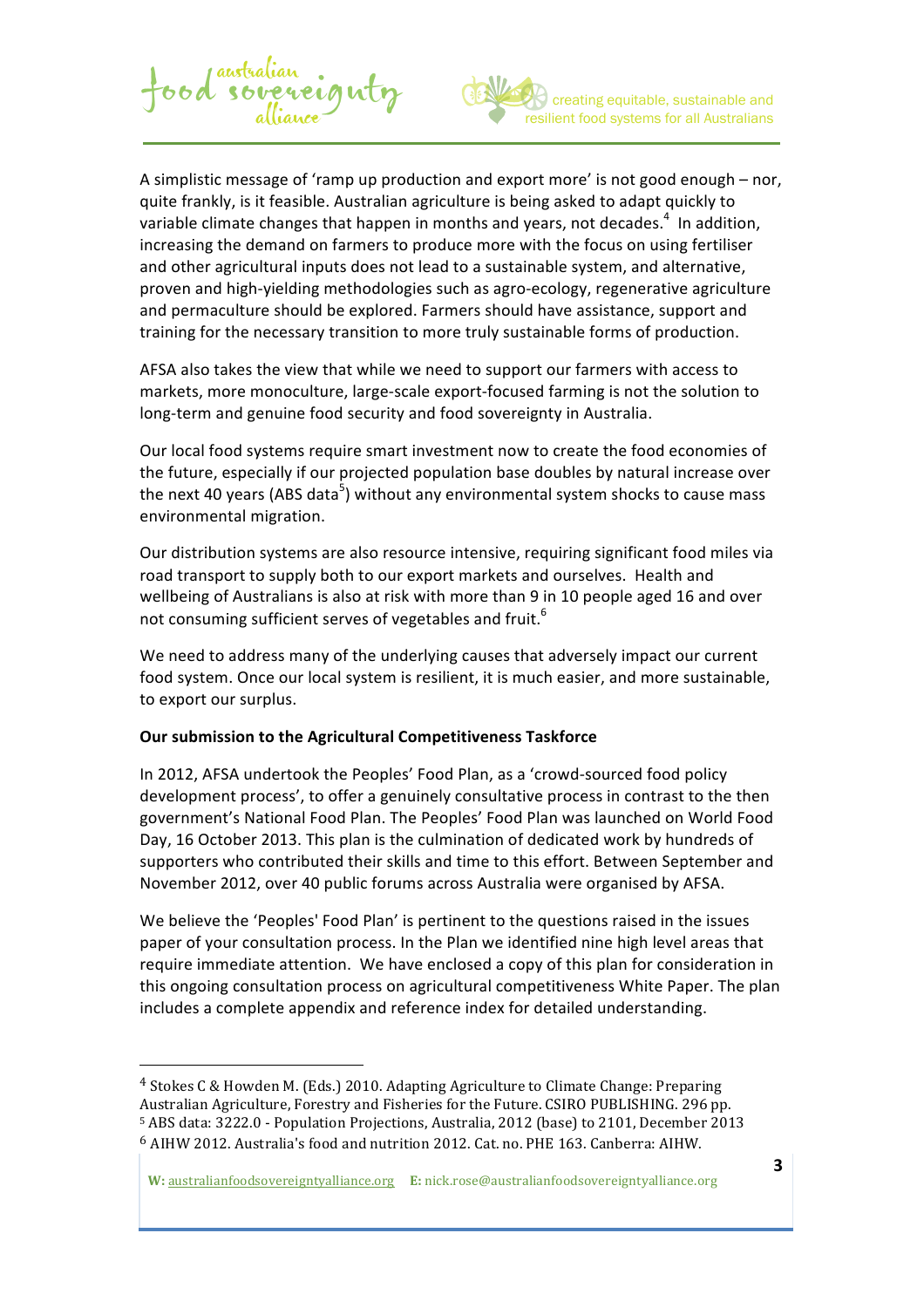#### **People's Food Plan recommendations**

As the Plan makes clear, there are many ways these challenges can be addressed to future proof Australian food systems to adapt to changes. AFSA recommends that the government explore and adopt the recommendations listed in the Plan.

Some of our recommendations are to:

- Establish a National Food Commissioner, reporting to the Prime Minister, with links to the Minister for Agriculture and Minister for Transport.
- Carry out a Senate Inquiry of the impacts of all free trade agreements, especially to determine the resilience of our local food systems to withstand globalised food system shocks.
- Develop a national legislative framework for planning for food and agriculture, so as to create more uniform 'food-sensitive' state laws. This would also include establishing a pilot Food Policy Council in every Australian State and creating a new Centre for Sustainable Agriculture, to provide research, development and extension services to farmers transitioning to lower-input systems.
- Reform competition law and policy to tackle the negative impacts of the supermarket duopoly. This could include establishing a Supermarket Ombudsman with strong enforcement powers as a first step to tackle abuse of market power by the supermarket duopoly against suppliers. The clear precedent is the UK Groceries Code Adjudicator.
- Re-establish grants and loans programs for local and regional food systems to help support Australia to produce enough fruit and vegetables to meet the national requirements for a healthy diet for all.
- Enable Aboriginal communities full access to their traditional hunting and fishing grounds, and fresh fruit and vegetables at affordable prices, to address the crisis in Aboriginal health.

While Australia has a robust agriculture sector, it is not without challenges. Any expansion of Australia's agriculture sector should carefully consider and address all the issues raised above, including improving and securing the nation's current food systems.

 

<sup>7</sup> https://www.gov.uk/government/organisations/groceries-code-adjudicator